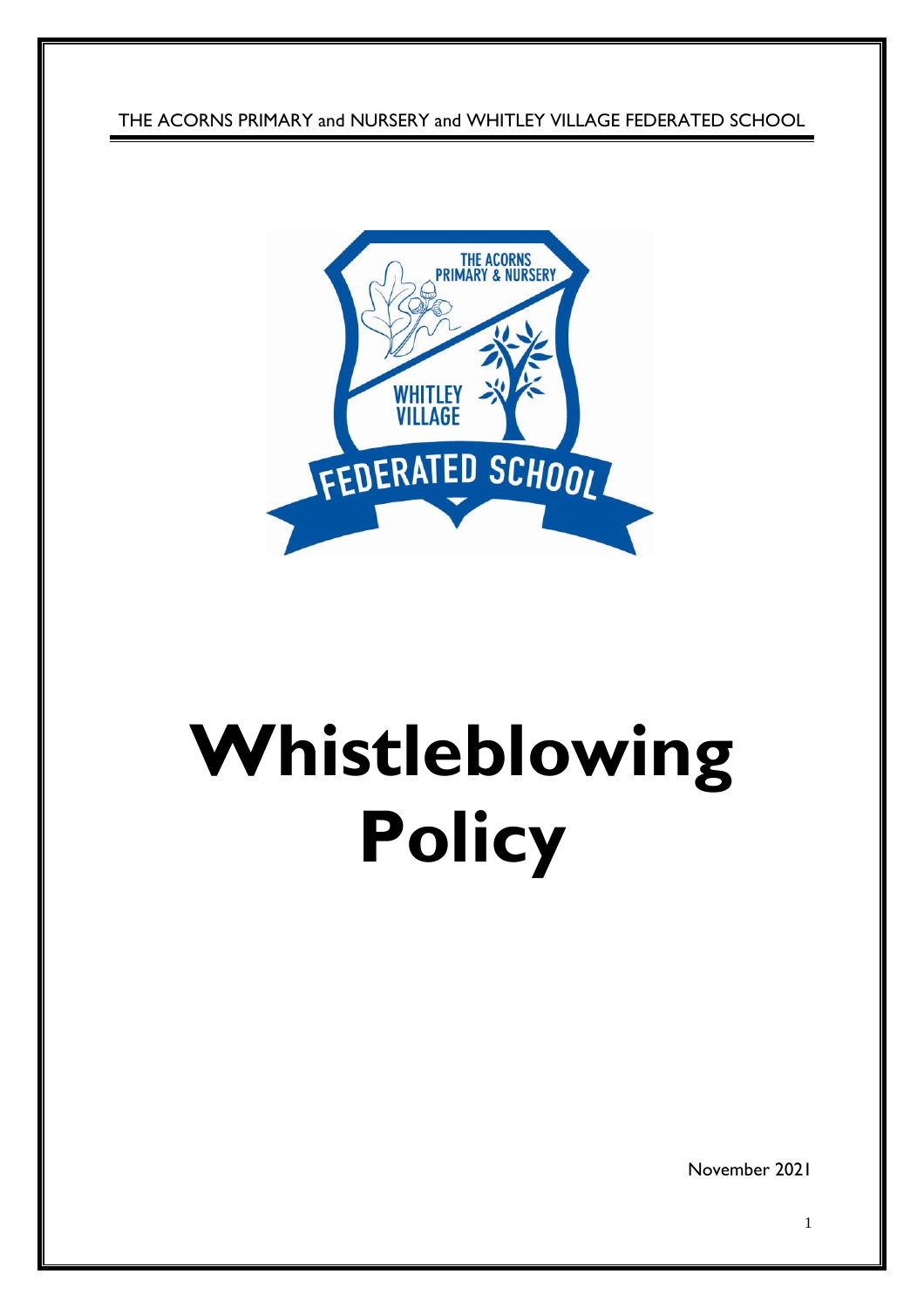# **WHISTLEBLOWING PROTOCOL FOR SCHOOL STAFF**

# **1.0 INTRODUCTION**

- 1.1 As an employee, Governor, contractor, supplier to or consultant with, the School you may, from time to time, witness practices that seem suspicious. However, you may be deterred from expressing your concerns because you fear harassment or victimisation. You may feel that it may be easier to ignore the concern rather than to report your suspicions.
- 1.2 The School is committed to the highest possible standards of openness, probity and accountability. In line with that commitment we encourage employees and others with serious concerns about any aspect of the School's work to come forward and voice those concerns without fear of reprisals. This policy document makes it clear that you can do so, without the fear of victimisation, subsequent discrimination or disadvantage.
- 1.3 These procedures are intended to encourage and enable you to raise serious concerns within the School rather than overlooking a problem or 'blowing the whistle' outside. Premature or unnecessary publicity may damage the School's reputation, impede proper investigations, or hurt individuals unnecessarily.
- 1.4 A Governor shall not disclose confidential information, without first considering using the procedure in this Whistle Blowing Protocol to raise concerns about an issue, unless it is necessary for the disclosure to be made to the Police or a Regulatory Body.

#### **2.0 PURPOSE AND SCOPE**

- 2.1 These procedures have been introduced to provide employees, Governors, contractors, suppliers or consultants with a secure basis for reporting suspicions of impropriety, in the knowledge that the matter will be treated confidentially.
- 2.2 This policy covers the reporting of a malpractice, the information that will need to be recorded and the steps that need to be followed to ensure that you do not suffer any recriminations or victimisation.
- 2.3 These procedures are intended to supplement, rather than replace, existing School policies and procedures (for example the School's grievance procedures) whereby employees of the School may already raise complaints or matters of genuine concern with the School. They are therefore designed to provide for those instances where the person reporting the matter feels that, for any reason, they cannot make use of other procedures.
- 2.4 This policy has been designed to take into account Human Rights considerations.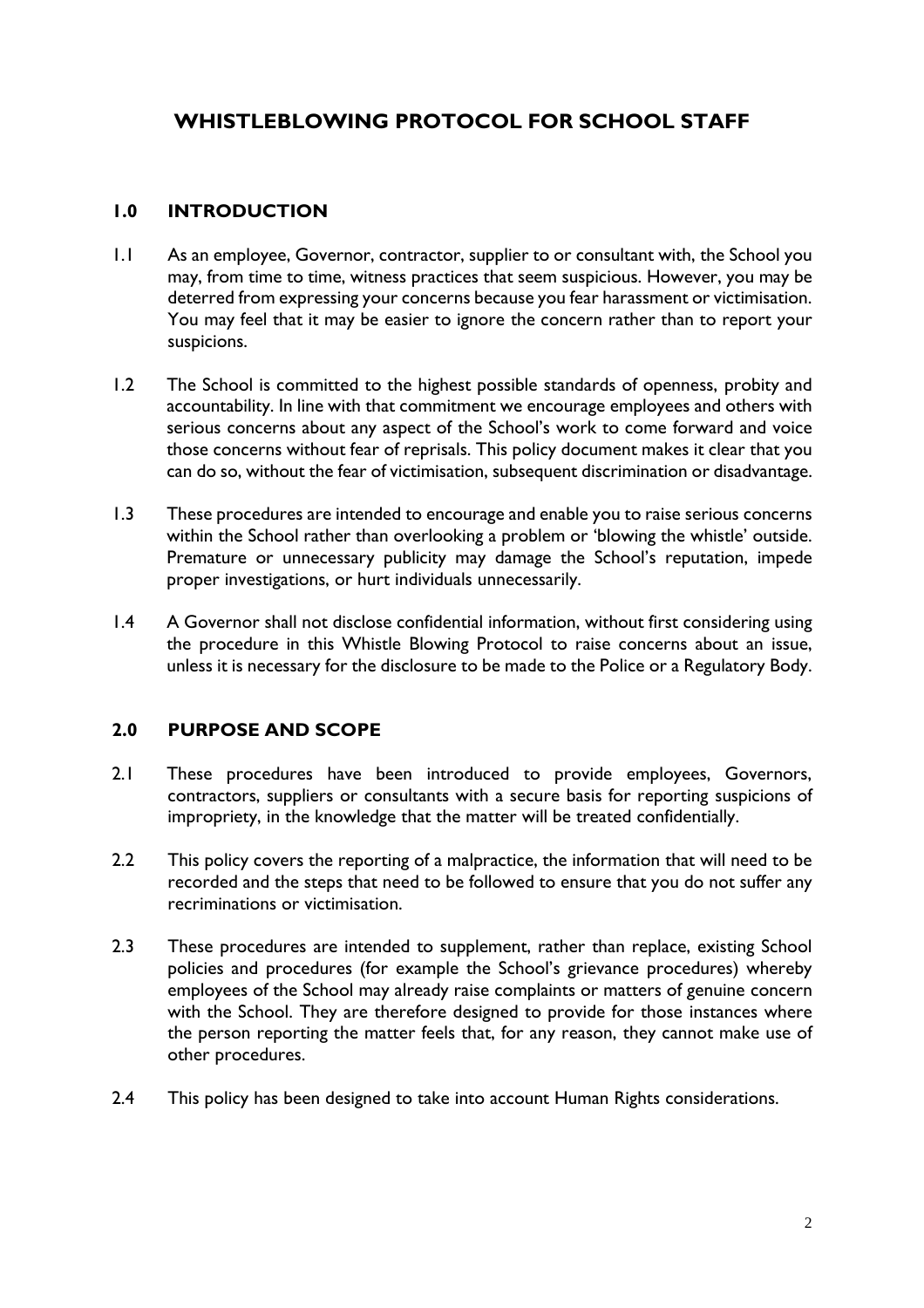# **3.0 CONTRACTORS, SUPPLIERS AND CONSULTANTS**

3.1 In your dealings with the School you will often work very closely with School employees and Governors. You will also operate under the School's procedures and policies. The School is fully aware that if you notice anything suspicious or come across malpractice, you may be concerned about your relationship or future relationship with the School if you raise this. As with employees and Governors, the School wants to encourage you to voice any concerns you may have, secure in the knowledge that the matter will be taken seriously and investigated, and that you and your organisation will not suffer any disadvantage.

#### **4.0 LEGISLATION**

- 4.1 The Public Interest Disclosure Act 1998 has been introduced to protect employees who expose serious wrongdoing in the workplace. It applies where malpractice is disclosed involving:
	- a crime or breach of regulatory, administrative and common law;
	- a miscarriage of justice;
	- danger to health and safety
	- damage to the environment;
	- unauthorised use of public funds;
	- possible fraud and corruption; and
	- sexual, physical or financial abuse of clients
- 4.2 The Act protects you from victimisation where you reasonably believe the information, and are acting in good faith.
- 4.3 A disclosure is protected if you have an honest and reasonable suspicion that a malpractice has occurred, is occurring or is likely to occur. As an employee you can raise the matter with your line manager who will refer it to one of the named below, or if you prefer direct to:
	- The Executive Headteacher
	- The Chair of Governors
	- Ofsted
	- CWAC Council's Monitoring Officer (Head of Legal and Democratic Services)
- 4.4 Governors can also report suspicions to any of the above officers.
- 4.5 A confidential record will be maintained by the Clerk to the Governing Body of all concerns raised.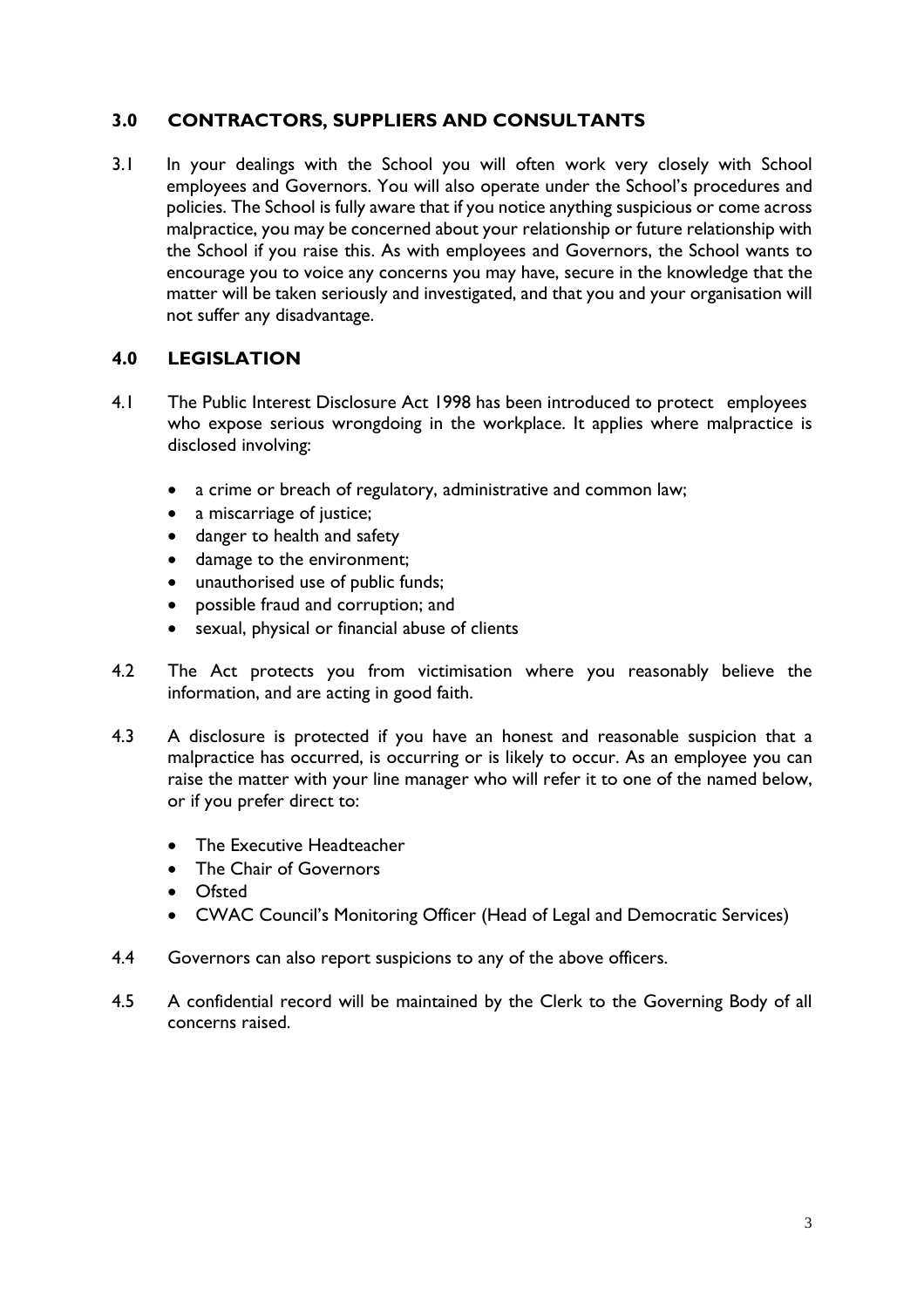#### **5.0 SAFEGUARDS**

#### **Harassment or Victimisation**

- 5.1 The School is committed to good practice and high standards, and wants to be supportive of employees.
- 5.2 The School recognises that the decision to report a concern can be a difficult one to make. It will not tolerate any harassment or victimisation and will protect you if you raised a concern in good faith.
- 5.3 If you happen to be involved in any disciplinary or redundancy procedures these will be kept separate from the investigation of your complaint provided it is not connected with those.

#### **Confidentiality**

- 5.4 The School will protect the confidentiality of all matters raised by concerned employees and Governors.
- 5.5 If there is any breach of confidentiality by any of the named officers in paragraph 4.3, the employee raising the concern can take the appropriate action under the grievance procedures.

#### **Anonymous Allegations**

- 5.6 This policy encourages you to put your name to your allegation whenever possible.
- 5.7 This is because concerns expressed anonymously are much less powerful than those raised by an identified individual. Anonymous allegations will, however, be considered at the discretion of the School.
- 5.8 In exercising this discretion the factors to be taken into account would include:
	- the seriousness of the issues raised:
	- the credibility of the concern; and
	- the likelihood of confirming the allegation from attributable sources.

#### **6.0 UNTRUE ALLEGATIONS**

6.1 If you make an allegation in good faith, but it is not confirmed by the investigation, no action will be taken against you. If, however, as an employee you make an allegation frivolously, maliciously or for personal gain, disciplinary action may be taken against you. In the case of Governors, the Governing Body will consider the matter and may make recommendations to the body who appointed or elected the Governor.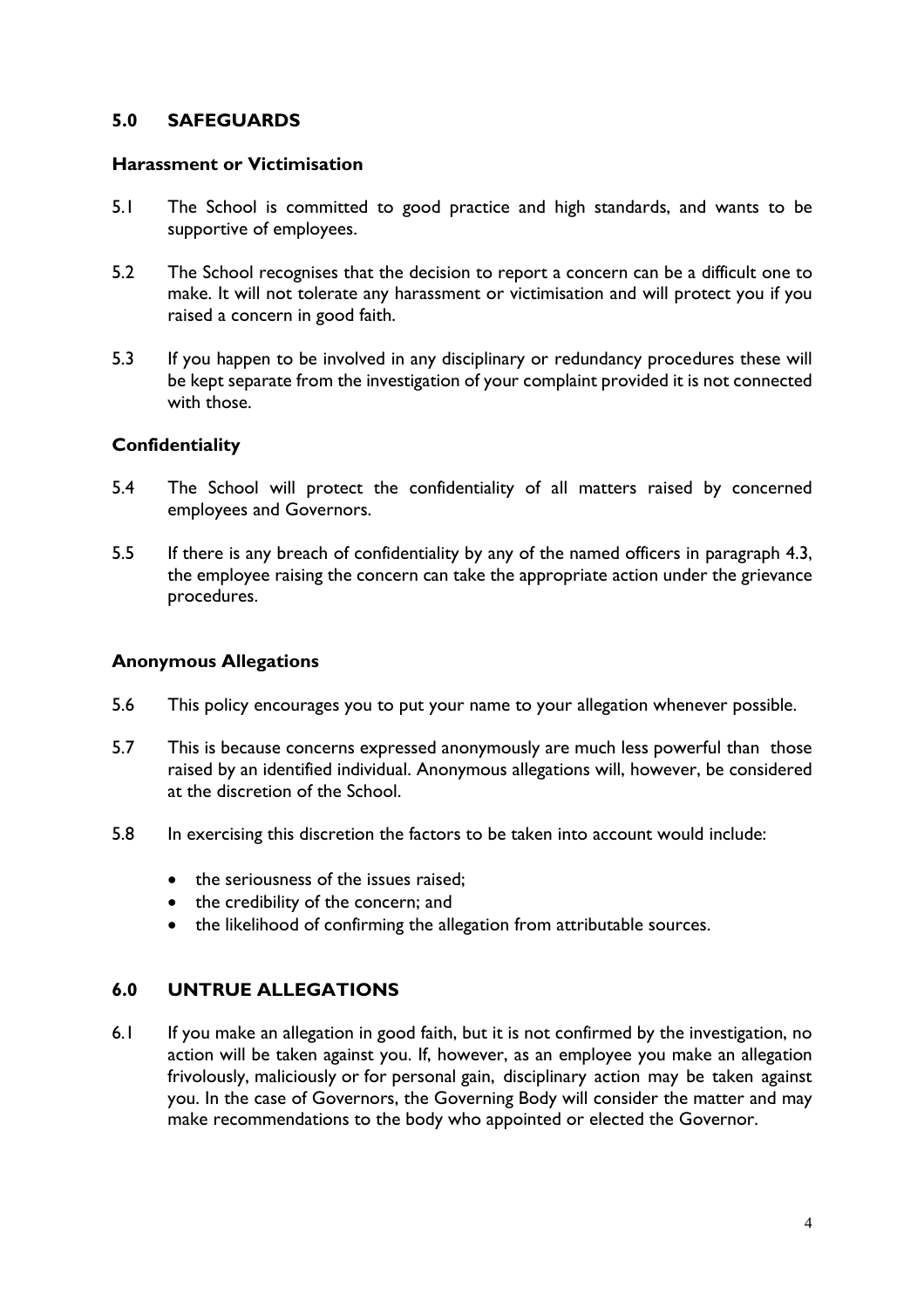# **7.0 PROCEDURES**

# **Raising a Concern**

- 7.1 You can raise your concern orally, (i.e. face to face or over the phone) or in writing. If you write, mark the envelope 'personal, private and confidential' and if the concern is of a serious nature, hand deliver the envelope to the person you wish to report the matter to.
- 7.2 Whichever way you choose, please give as much information as you can. Remember also to give your name, job and say if you do not want to be contacted at work (if so, give your home address and phone number).
- 7.3 You should include the following:
	- background information;
	- information as to why you are concerned;
	- details of any other procedures which you have already used, and what happened;
	- the names of the employee/ Governor involved and where they work (if applicable);
	- dates or periods of time relating to the matter;
	- the names and jobs of any other employees/Governors who may support your concern.
- 7.4 The earlier you express your concern, the easier it will be to take action.
- 7.5 Although you will not be expected to prove beyond doubt the truth of an allegation, you will need to demonstrate that there are reasonable grounds for the concern.
- 7.6 You may find it easier to raise the matter jointly if there is another employee/Governor who has the same concern, and will support your allegation.
- 7.7 You would be advised to invite your trade union representative, or another person, to be present during any meetings or interviews in connection with the concern raised. In this case you can remain anonymous when the concern is first raised, but you may have to be involved personally if the matter goes further.

#### **8.0 HOW THE SCHOOL WILL RESPOND**

- 8.1 One of those named in paragraphs 4.3 will firstly decide whether to carry out an investigation and determine which School procedure it is appropriate to use.
- 8.2 If it is decided that the matter should be taken further under Whistle blowing procedures, the concern raised may be:
	- investigated by an investigating officer appointed by the school;
	- referred to the police;
	- referred to the school's auditor: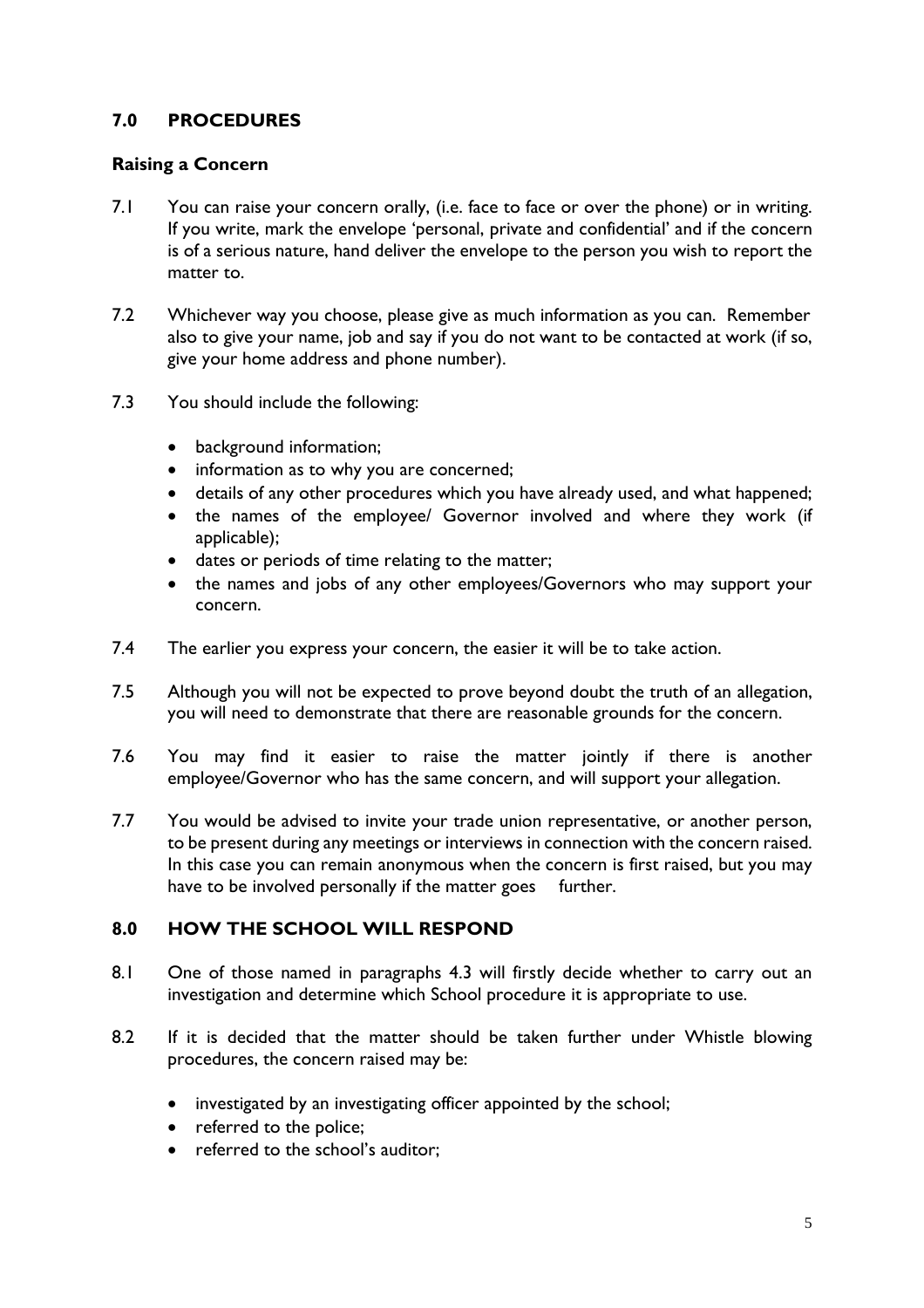- 8.3 You may be interviewed by the person investigating the matter.
- 8.4 In order to protect individuals accused of a possible malpractice, enquiries will be made to decide whether an investigation is appropriate. Some concerns may be resolved by agreed action without the need for an investigation. If urgent action is required, this will take place before an investigation is undertaken.

#### **What You Will be Told**

- 8.5 The person to whom you have raised your concern will contact you in writing within 10 working days detailing the following:
	- acknowledge that the concern has been received;
	- indicating how the School intends to deal with the matter;
	- giving an estimate of how long it will take to provide a final response;
	- detailing any initial enquiries that have been made; and
	- informing you whether further investigations will take place (and if not, why not).
- 8.6 The amount of contact you have with the people considering the matter will depend on the type of concern, the potential difficulties of the investigation and the availability of information. Wherever possible, you will be told the final outcome of any investigation.
- 8.7 The School will take steps to minimise any difficulties you may experience as a result of raising a concern. For example, if required to give evidence in criminal or disciplinary proceedings, the School will arrange for you to receive advice about the procedure.

#### **9.0 THE RESPONSIBLE OFFICER**

9.1 The Executive Headteacher has overall responsibility for the maintenance and operation of this policy.

# **10.0 IF YOU ARE NOT SATISFIED WITH THE SCHOOL'S RESPONSE**

- 10.1 This procedure is meant to give everyone an effective way to raise a concern within the School (and if possible resolve it internally). However, if you are still unhappy after using the procedure (and getting a final written response) you are entitled to consider taking your concern elsewhere. If you do this, these are some of the contacts that are available:
	- CWAC audit department 01244 972600
	- UNISON Whistle blowing Hotline 0800 597 9750
	- Audit Commission Anti Fraud and Corruption Unit 0270 630 1019
	- The independent charity Public Concern at Work 0270 404 6609
	- a Citizens Advice Bureau
	- a relevant professional or regulatory body
	- a relevant voluntary organisation
	- the police